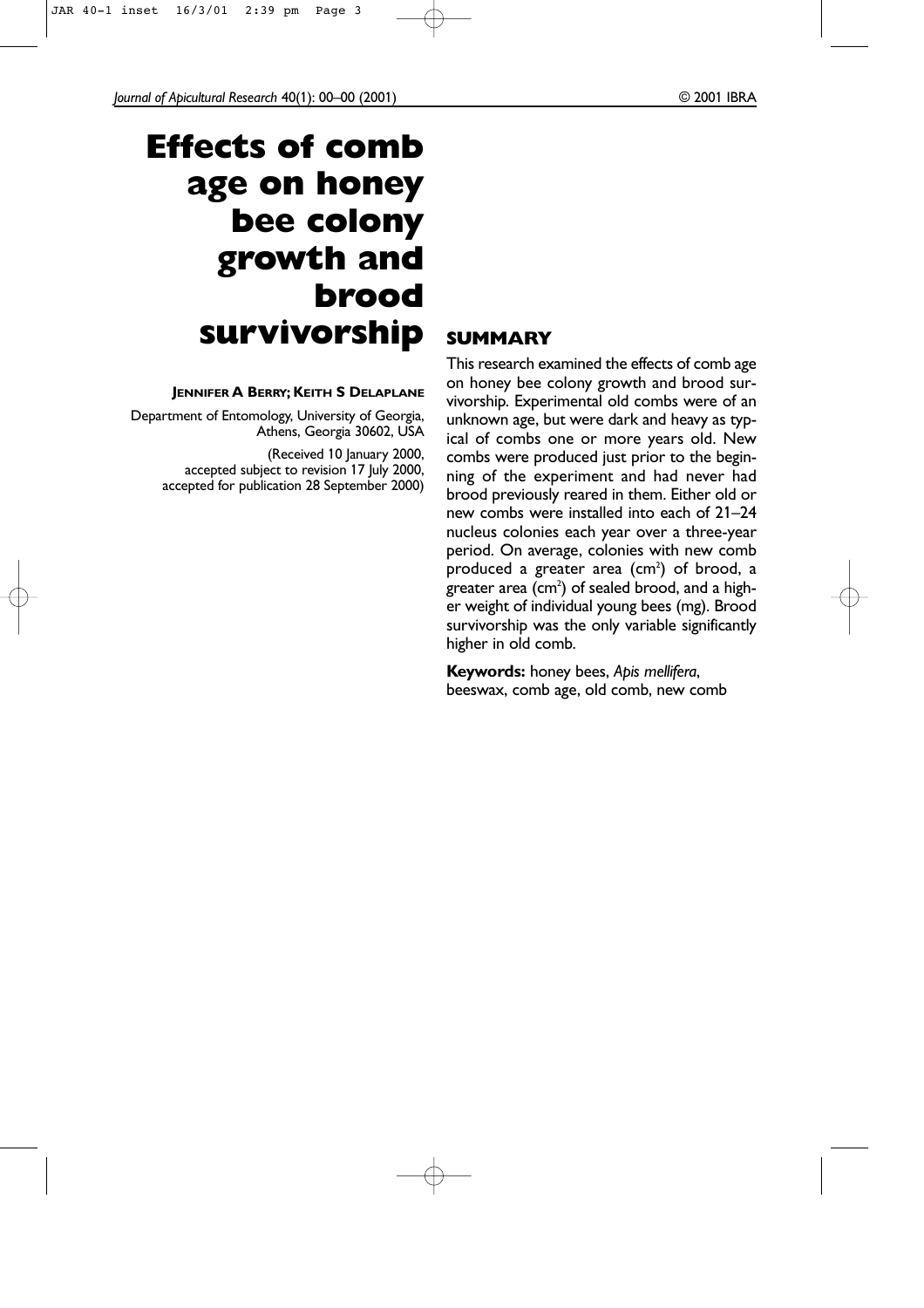## JAR 40-1 inset 16/3/01 2:39 pm Page 4

## **INTRODUCTION**

Honey bees (*Apis mellifera*) use structures like trees, hollows and man-made hives for shelter, but it is beeswax that provides the basic building material for the interior nest substrate. When comb is first constructed it is pliable and near-white in colour. Comb used for food storage takes on a yellowish hue over time due to the accumulation of pollen (Free & Williams, 1974). As comb used for brood rearing ages it becomes darker, almost black, and more brittle (Hepburn, 1998) because of accumulated faecal material (Jay, 1963), propolis and pollen (Free & Williams, 1974). The darker colour may also be a result of numerous undefined contaminants that are collected and absorbed in the wax over time. Wax comb consists primarily of hydrocarbons and ester components (Tulloch, 1980) which easily absorb many types of materials. Unfortunately, some materials including fungal and bacterial spores, pesticides and heavy metals may be detrimental to a colony's welfare. As materials accumulate in wax comb, the diameter of the cells becomes smaller (Hepburn & Kurstjens, 1988) and each time a larva pupates it spins a silken cocoon that remains in the cell after the adult emerges (Jay, 1963). Over time the mass ratio of silk to wax increases, and thereby wax comb goes from a single-phase material to a fibre-reinforced composite product (Hepburn & Kurstjens, 1988). Studies have suggested that smaller cell diameters result in smaller bees in old comb because of the lack of space and a relative shortage of food. Bees reared in old comb may weigh up to 19% less than bees reared in new comb (Buchner, 1955). Diminishing space may force larvae to moult to the non-feeding prepupal phase prematurely, causing nurse bees to cap the cells before larvae have developed maximally (Abdellatif, 1965).

Pheromones also are absorbed and transferred in the wax comb and, depending on their volatility, may remain for a considerable time (Naumann *et al.* 1991). One pheromone group relevant in the current context is brood pheromones. These contact pheromones are emitted by brood and communicate the presence, age and nutritional needs of immatures to nurse bees (Free, 1987).

In the wild, honey bee colonies are known to survive for about six years (Seeley, 1978). Once the colony dies, wax moths, mice and other nest scavengers remove the wax comb, leaving an empty cavity for the next colony to inhabit (Gilliam & Taber, 1991). Modern beekeeping practices disrupt this natural recycling process by housing bees on semi-artificial comb that may be years or even decades old. Advances in beekeeping equipment, like the Langstroth hive and wirereinforced foundation, have added years to the life of wax comb.

Many beekeepers believe that it is not economically feasible to regularly remove and replace old comb with new foundation. Moreover, there is an energetic cost for the bees that must draw out the foundation into a functional comb using metabolically-derived beeswax. A typical nest contains around 100 000 cells (Seeley & Morse, 1976) which takes about 1200 g of wax to construct. The amount of sugar required to secrete the wax is energetically equivalent to 7.5 kg of honey, about one-third of the honey stores consumed by a colony over winter (Seeley, 1985).

However, it is possible that the economic savings of using long-lasting comb may be offset by deleterious effects of old comb acting as a biological sink for toxins and pathogens or as a physical constraint on larval development. This question led us to hypothesize that comb age affects honey bee colony growth and brood survivorship.

## **MATERIALS AND METHODS**

In a three-year field study, we compared the quantity of brood produced, brood survivorship, average body weight of adult bees and population of adult bees in colonies housed on brood combs comprised of either old beeswax or new, first-year beeswax.

Experimental colonies were set up in standard fourframe Langstroth nucleus hives (21 colonies in 1997, 21 in 1998, and 24 in 1999). Colonies were housed on deep brood combs belonging to one of two age classes: old comb or new comb. Brood combs in the old class were collected from a variety of sources throughout the apiary. Old combs were of an unknown age, but were dark and heavy as typical of combs one or more years old. We placed the old combs into strong colonies to clean them of debris. New brood combs were produced by placing frames of wax foundation into existing colonies during the spring nectar flow. Honey in all combs, old and new, was removed by allowing robber bees access to the combs. Combs were used only if they were completely drawn out. If pollen was present in the cells, the frames were soaked in water overnight and flushed clean. We measured numerous characteristics of all combs used at the start of the experiment (table 1).

We collected bees from existing colonies or from standard mail-order 0.9 kg (2 lb) packages, and combined them into large cages to achieve a homogeneous mixture. Each year we set up 21–24 test colonies each with 0.62–1.03 kg of bees. For each colony, we collected a sample of bees and determined average weight per bee. Using average weight per bee and the starting net weight of each test colony we calculated starting bee populations. Each colony was provided with a caged, open-mated queen. After each colony was stocked with bees, it was placed inside a chilled building to reduce the threat of overheating. Bees were kept inside until after dark, then transported to a test apiary site in Oconee County (Georgia, USA) and released. Entrances to colonies were faced in various directions to discourage drift. Colonies were fed a 1 : 1 sugar : water solution *ad libitum* for the duration of the study. Colonies were treated with Terramycin antibiotic to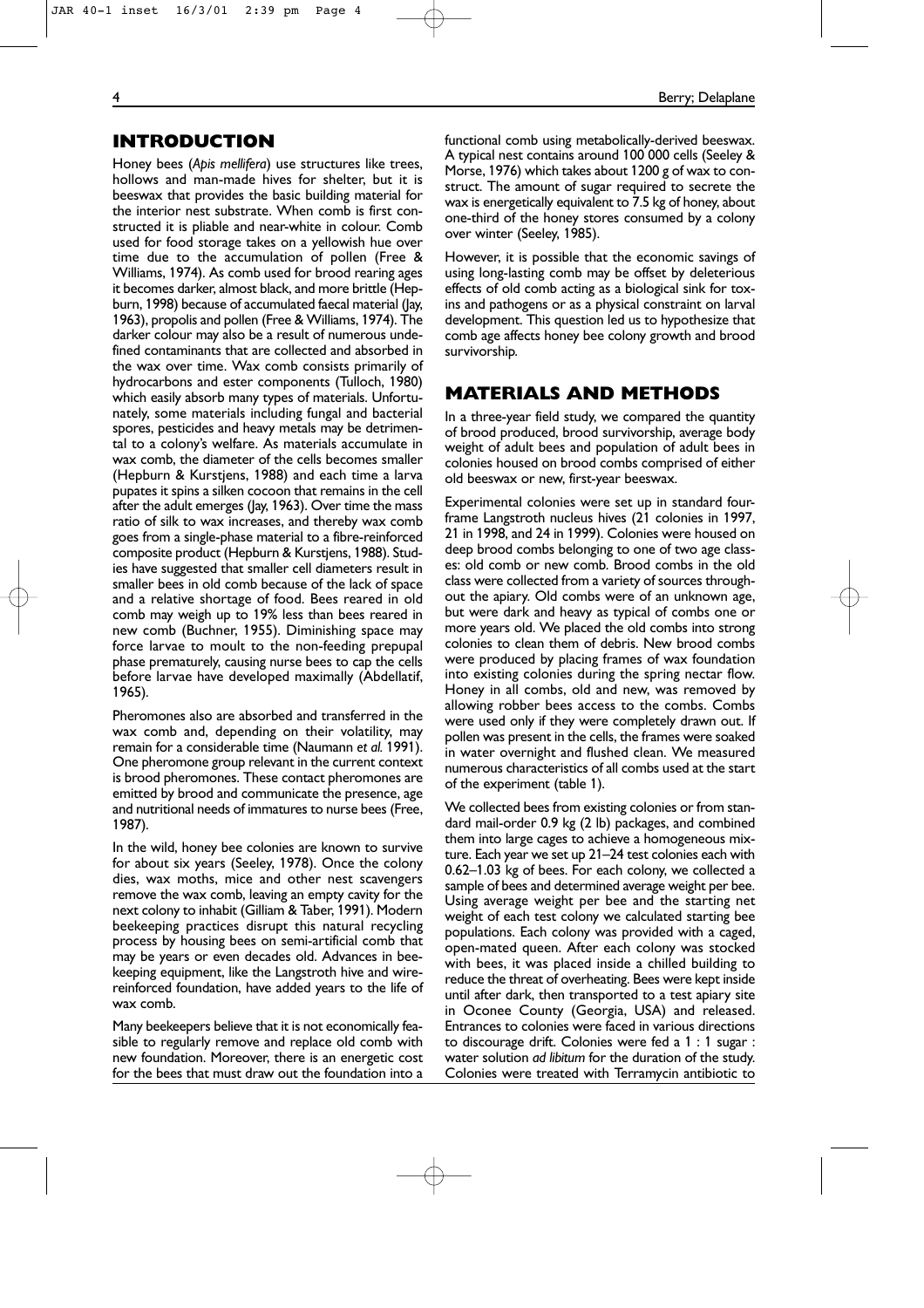#### Effects of comb age 5

| TABLE 1. Physical characteristics of combs used at the beginning of the experiment.<br>Values are mean $\pm$ s.e. (n). |                        |                        |  |  |  |
|------------------------------------------------------------------------------------------------------------------------|------------------------|------------------------|--|--|--|
| <b>Comb measurements</b>                                                                                               | New comb               | Old comb               |  |  |  |
| Inner cell diameter (mm)                                                                                               | $4.9 \pm 0.02$ (100)   | $4.6 \pm 0.02$ (100)   |  |  |  |
| Comb weight (g) w/wood frame                                                                                           | $368.2 \pm 4.2$ (96)   | $591.5 \pm 18.4$ (96)  |  |  |  |
| Cells per 10 cm                                                                                                        | $18.3 \pm 0.02$ (96)   | $18.5 \pm 0.05$ (96)   |  |  |  |
| Cells per $4 \text{ cm}^2$                                                                                             | $16.3 \pm 0.2$ (96)    | $16.0 \pm 0.2$ (96)    |  |  |  |
| Total available comb space<br>$(cm2)$ on both sides                                                                    | $6182.0 \pm 66.1$ (96) | 6371.5 $\pm$ 39.0 (96) |  |  |  |

prevent brood diseases and a 0.1 kg vegetable oil patty to control tracheal mites (*Acarapis woodi*) (Delaplane, 1992). Five to seven days later, we released the queens. This marked day zero of the experiment. Colonies were removed from the experiment if their queens failed or if colony populations dwindled to non-viable levels.

On days 7 (1998, 1999), 14 (1997–1999), and 21 (1997, 1999) we measured for each colony the area  $(cm<sup>2</sup>)$  of all brood including eggs, larvae and sealed brood, using a measuring grid marked in cm<sup>2</sup>. Brood survivorship was measured on day 7 (1997), and 7 and 14 (1998, 1999) by placing a sheet of transparent acetate onto a comb, marking on it the location of 10–40 cells of live, uncapped larvae, excluding eggs and drone brood. Three days later, we placed the same sheet of acetate onto the coordinating frame and counted the surviving capped and uncapped cells in order to determine percentage brood survivorship.

The experiment was dismantled on day 21 (1998, 1999) or day 28 (1997). Before dawn on the day of dismantling we screened the entrances to capture all bees. We determined net weight of bees by weighing each hive with bees, brushing out bees, then reweighing the hive empty. We then calculated bee populations as before. For all years we measured area (cm<sup>2</sup>) of sealed brood for each colony. Average weight of newly emerged bees was determined by bagging combs of emerging bees and collecting and weighing bees the next day.

## **Analyses**

A completely randomized design analysis of variance, blocked on year (Proc GLM; SAS Institute, 1992) was used to test the effects of comb age class on area of total brood for days 7, 14 and 21, area of sealed brood, brood survivorship on two sampling dates, ending weight of young bees, ending bee population and change in bee population. There were no interactions of year with treatment; therefore, residual error was used as the error term. Differences were deemed significant at  $\alpha \leq 0.05$ .

## **RESULTS**

There were no interactions of treatment by year for any of the variables measured. On average, colonies maintained on new comb had a greater area of total brood, area of sealed brood and higher young bee weight (tables 2 and 3). Brood survivorship was either unaffected by treatment or higher in the old comb class.

Total area (cm $^{2}$ ) of brood was significantly higher in the new comb colonies on days 14 and 21. Area of sealed brood was also significantly higher in new comb (table 3). There were year effects for all of the brood area variables (table 2). Survivorship of brood tended to be higher in the old comb than in the new comb, but was significantly so only for week 2 (table 3); there were year effects for both weeks 1 and 2 (table 2). Newly emerged bees weighed significantly more if they were reared in new comb than in old comb (tables 2 and 3). Comb age produced no statistically significant treatment effects in ending adult bee population or change in adult bee population; however, there were year effects. The trend was for higher ending bee populations in new comb and, correspondingly, a greater loss of bees in old comb. It is noteworthy that the analysis of variance showed near-significant treatment effects (*P* ≤ 0.0858, table 2).

## **DISCUSSION**

#### **Brood production**

Increased brood production in new comb may arise from differences in the survivorship of brood (but see next section), quality of brood care given by nurse bees, and the queen's egg production. The literature does not report explicit studies on the effects of comb age on nurse bee behaviour or queen egg-laying performance. Thus, we believe that differences in a queen's egg-laying behaviour are the best explanation for our observed results.

Queens are able to distinguish between worker cells and drone cells by appraising the width of the cell with their forelegs (Koeniger, 1970). The cell diameters in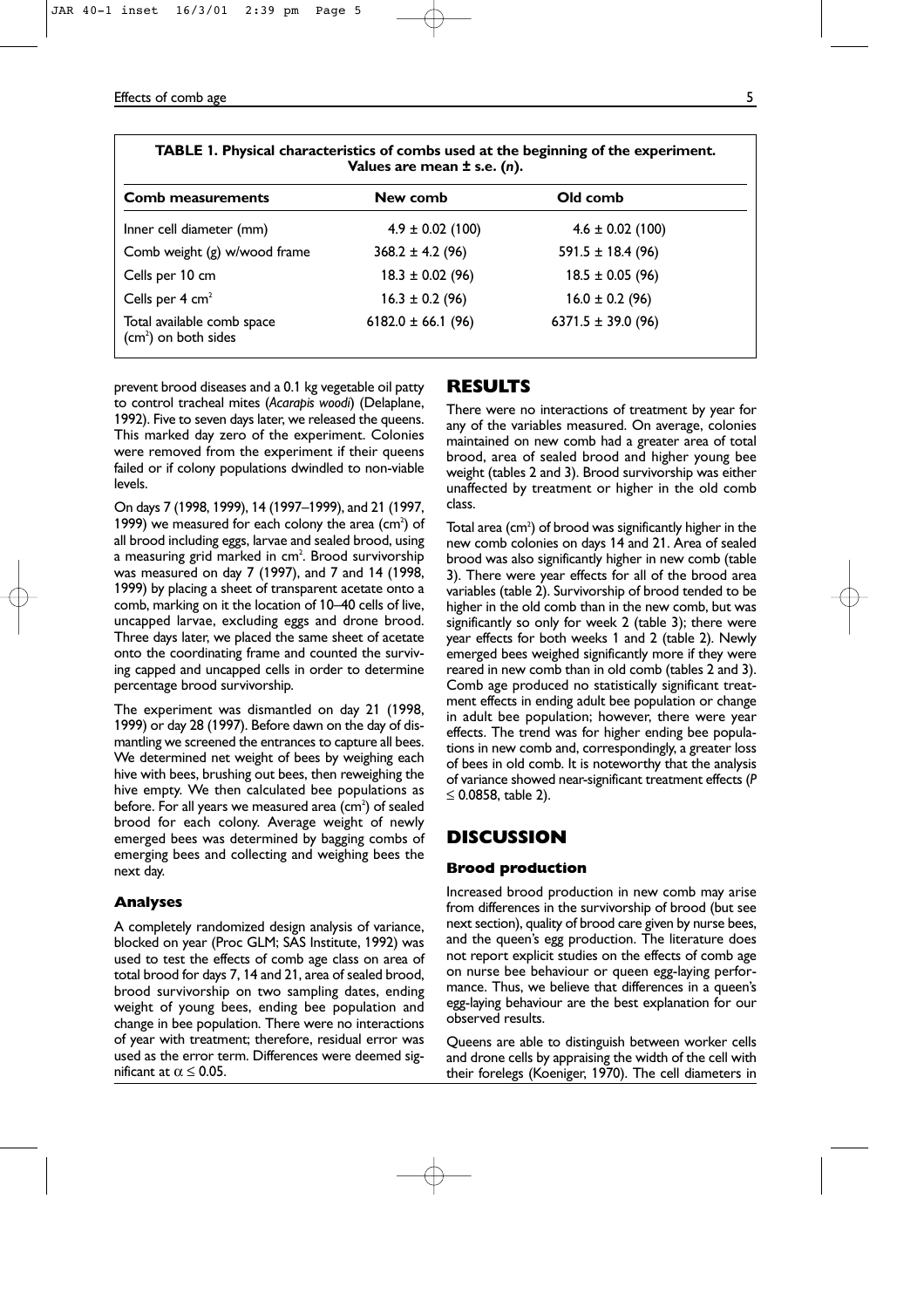**TABLE 2. Analysis of variance of the effects of year (yr), comb age (new or old = treatment [tmt]) and interactions (yr ¥ tmt) on nine dependent variables. Treatment and year effects were tested against residual error because treatment and year never interacted significantly. Differences were accepted at the**  $\alpha \le 0.05$ **.** 

| <b>Variable</b>                                                   | Source of variation          | d.f.                                | F                   | P > F                                |
|-------------------------------------------------------------------|------------------------------|-------------------------------------|---------------------|--------------------------------------|
| Area (cm <sup>2</sup> ) of total brood<br>for day 7 (1998, 1999)  | yr<br>tmt<br>$yr \times tmt$ | 1                                   | 6.9<br>1.4<br>0.1   | $0.0126 *$<br>0.2523<br>0.7310       |
| Area $(cm2)$ of total brood<br>for day 14 (1997-1999)             | yr<br>tmt<br>$yr \times$ tmt | 2<br>1<br>2                         | 50.2<br>13.5<br>1.1 | $0.0001$ **<br>$0.0005$ **<br>0.3378 |
| Area (cm <sup>2</sup> ) of total brood<br>for day 21 (1997, 1999) | yr<br>tmt<br>$yr \times$ tmt | 1<br>1                              | 29.0<br>7.3<br>0.06 | $0.0001**$<br>$0.0102 *$<br>0.8074   |
| Area (cm <sup>2</sup> ) of sealed brood<br>$(1997-1999)$          | yr<br>tmt<br>$yr \times$ tmt | 2<br>1<br>2                         | 26.8<br>5.3<br>0.04 | $0.0001$ **<br>$0.0257*$<br>0.9643   |
| Brood survivorship for<br>week 1 (%)                              | yr<br>tmt<br>$yr \times$ tmt | $\mathbf{2}$<br>1<br>$\overline{2}$ | 10.8<br>1.4<br>0.3  | $0.0001$ **<br>0.2369<br>0.7832      |
| Brood survivorship for<br>week 2 (%)                              | yr<br>tmt<br>$yr \times$ tmt | 1                                   | 6.0<br>7.3<br>2.7   | $0.0194*$<br>$0.0104*$<br>0.1060     |
| Weight (mg) of young bee                                          | yr<br>tmt<br>$yr \times$ tmt | 2<br>1<br>$\mathbf{2}$              | 1.8<br>5.2<br>0.71  | 0.1784<br>$0.0262*$<br>0.4980        |
| Ending adult bee population                                       | yr<br>tmt<br>$yr \times$ tmt | 2<br>1<br>2                         | 14.7<br>3.1<br>0.5  | $0.0001$ **<br>0.0858<br>0.6003      |
| Change in adult bee population                                    | yr<br>tmt                    | $\overline{2}$<br>1                 | 11.1<br>3.7         | $0.0001$ **<br>0.0580                |

**TABLE 3. Effects of comb age on brood production, brood survivorship, weight of young bees, and adult bee populations. Values are means ± s.e. (***n***). A \* indicates significant differences within row (** $\alpha \le 0.05$ **).** 

| <b>Dependent variables</b>                                      | New comb                 | Old comb                  |
|-----------------------------------------------------------------|--------------------------|---------------------------|
| Area (cm <sup>2</sup> ) of total brood for day $7$ (1998, 1999) | $1193.6 \pm 71.39(21)$   | $1071.7 \pm 87.2$ (21)    |
| Area (cm <sup>2</sup> ) of total brood for day 14 (1997-1999)   | $2040.2 \pm 140.6$ (32)  | $1600.8 \pm 138.6$ (31) * |
| Area (cm <sup>2</sup> ) of total brood for day 21 (1997, 1999)  | $2356.6 \pm 154.6$ (22)  | $1865.7 \pm 191.9$ (21) * |
| Area (cm2) of sealed brood (1997-1999)                          | $1115.3 \pm 86.2$ (32)   | $907.0 \pm 93.0$ (31) *   |
| Brood survivorship for week 1 (%) (1997-1999)                   | $79.3 \pm 4.2$ (31)      | $86.9 \pm 4.7$ (31)       |
| Brood survivorship for week 2 (%) (1998, 1999)                  | $88.1 \pm 2.4$ (21)      | 94.8 ± 1.1 (21) $*$       |
| Weight (mg) of young bee (1997-1999)                            | $106.3 \pm 1.0$ (31)     | 98.2 ± 3.6 (31) $*$       |
| Ending adult bee population (1997-1999)                         | $3978.2 \pm 241.7$ (32)  | $3398.7 \pm 296.3$ (31)   |
| Change in adult bee population (1997-1999)                      | $-2986.2 \pm 234.7$ (32) | $-3648.0 \pm 287.4$ (31)  |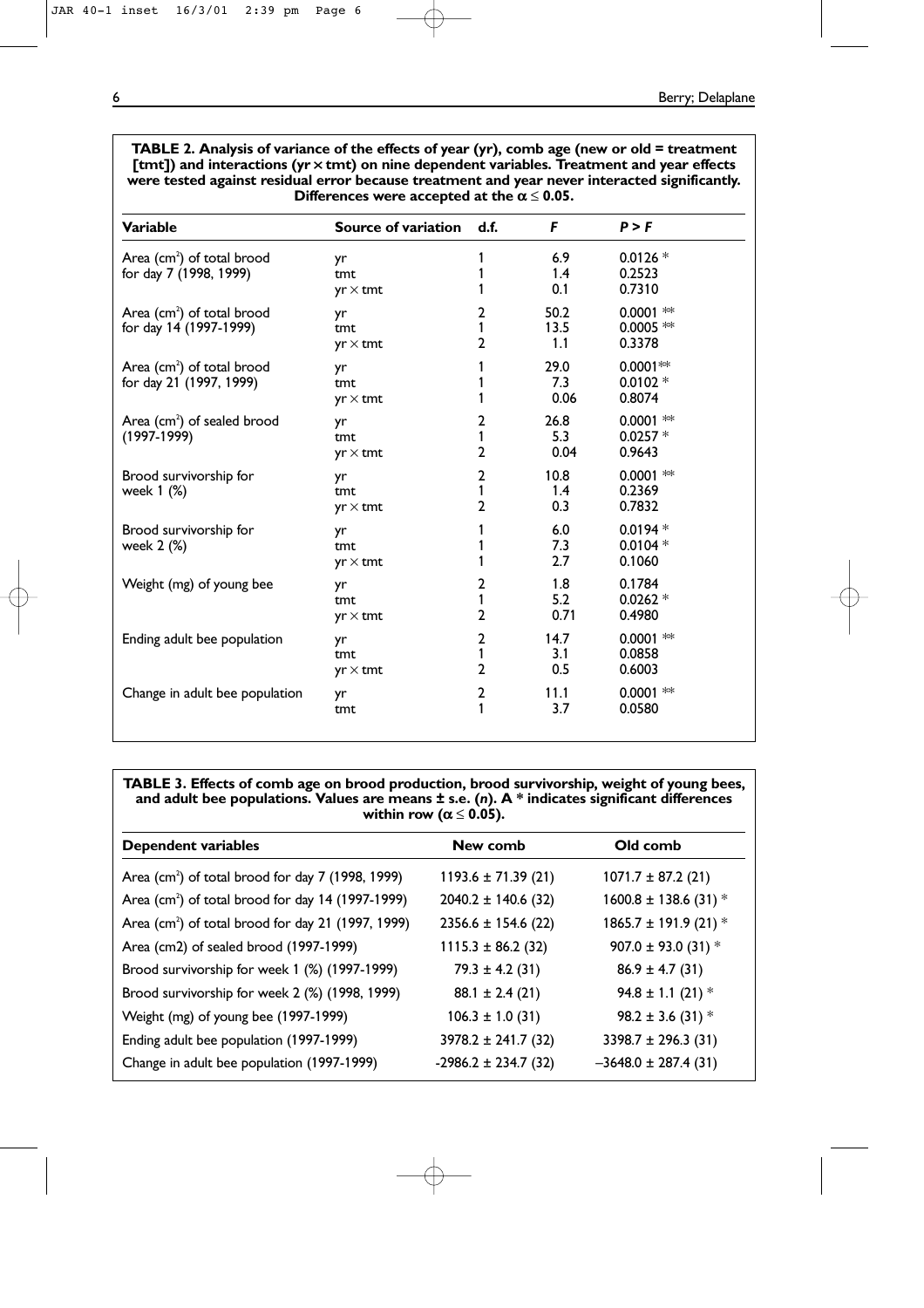### Effects of comb age 7

old comb are comparatively small (table 1 and Abdellatif, 1965); thus, an average reduction of cell diameter in old comb may have a negative effect on a queen's egg-laying productivity.

Older comb is known to harbour numerous contaminants that may be detrimental to the brood's health. Old comb has been associated with increased incidence of chalkbrood (Koenig *et al.*, 1986), and diseases like nosema (Bailey & Ball, 1991) and American foulbrood (Gilliam, 1985) which are spread from colony to colony by infectious wax. The queen may be sensitive to these contaminants and not lay eggs in particular cells. Also, the old comb may harbour brood pheromones (Free & Winder, 1983) that act as egglaying inhibitors to the queen because she perceives the cell to be already occupied.

Another phenomenon relevant to this study is the observation that bees prefer to store honey and pollen in cells that have been previously used for brood rearing. In the wild, as a colony grows and continues to add new comb, brood rearing gradually shifts into this new comb and the honey is stored in the old brood comb (Free & Williams, 1974). In unmanaged colonies this behaviour may serve to avoid the negative effects of old comb on brood production. However, modern beekeeping practices inhibit this natural process by forcing bees to reuse old brood comb for brood rearing and to store honey in comb never used for brood rearing.

#### **Brood survivorship**

Brood communicate to the worker bees their presence in the cell, caste, age and hunger levels through mechanical and chemical signals (Free, 1987). The chemical signals are the brood pheromones that may be the causative agent responsible for the increased survivorship found in old comb in this study. Wax comb acts as a reservoir for absorbing and transmitting pheromones which may explain why honey bee swarms are more attracted to older comb (Naumann *et al.*, 1991). The presence of brood pheromones stimulates pollen foraging (Pankiw *et al.*, 1998), enhances brood recognition (Le Conte*et al.*, 1994) and stimulates nurse bees to feed larvae (Le Conte *et al.*, 1995), all of which are important factors in brood survivorship. Free & Winder (1983) determined that brood survival was greater in cells which had been used previously for brood rearing than in comb cells never used before. Taken together these studies demonstrate that pheromones incorporated in wax comb may improve brood survivorship. The differences in brood survivorship noted in our study may be partly explained by more optimal concentrations of brood pheromones in older comb.

In our study we found the seemingly paradoxical results of higher brood production in new comb but higher brood survivorship in old comb. We believe that this is best reconciled, internally and with the literature, by positing that the egg-laying rate of queens is highest in new comb, but once placed in a cell the chances of a larva's survival are best in old comb. Nevertheless, overall brood production is highest in new comb (table 3); apparently the benefits of maximized egg production exceed the benefits of maximized brood survival.

#### **Weight of emerging young bees**

Higher weight of emerging young bees in new comb is best explained by differences between the two comb age classes in the average diameter of cells. As brood comb ages, the diameter of the cells decreases due to accumulated cocoons and faecal material that are deposited by the larval and pupal instars developing within the cell (Jay, 1963). The body weight of a worker bee is mediated by genetics (Ruttner & Mackensen, 1952) as well as by environmental effects such as the amount of food fed to larvae (Daly & Morse, 1991; Fyg, 1959) and the size of the natal cell (Jay, 1963; Abdellatif, 1965). Buchner (1955) determined that the mean weight of newly emerged bees from old comb in which 68 generations had emerged was about 19% smaller (96.1 mg) than the controls (118.3 mg). In our study bees reared in new comb weighed about 8.3% more than those reared in old comb, which is similar to Abdellitif's (1965) finding that worker bees reared in old comb in which 70 generations had been reared have an 8% reduction in body weight.

#### **Adult bee population**

Lower bee populations in the old comb may result from an accumulation of foreign contaminants sequestered in the older comb causing higher mortality. Smith & Wilcox (1990) documented 35 toxic chemicals found in wax. Also, contaminants in the wax comb may mask hive signature and nestmate recognition cues, making it difficult for foraging bees to return to their own colony. Some nestmate recognition cues are obtained from the wax comb (Breed & Stiller, 1992), and Breed *et al.* (1988a) discovered that colony odour acquired from wax comb can mask the genetic differences between bees. Colony odour is transferred to the adult bees by exposure to the comb substrate and can alter the recognition phenotype in as little as five minutes (Breed *et al.*, 1988b).

## **Conclusions**

Over three years of field study, honey bee colonies housed on new comb had a greater area of total brood, a greater area of sealed brood, and higher weight of individual young bees. Brood survivorship was the only variable significantly higher in old comb. The bulk of the evidence suggests that new combs optimize overall honey bee colony health and reproduction. These findings suggest that beekeepers should eliminate very old brood combs from their operations.

### **ACKNOWLEDGEMENTS**

We thank Jamie Ellis, Peter Norris and Hosafy Eshbah for technical assistance. We also thank Sonny Swords, Fred Rossman, Wade DeBerry for